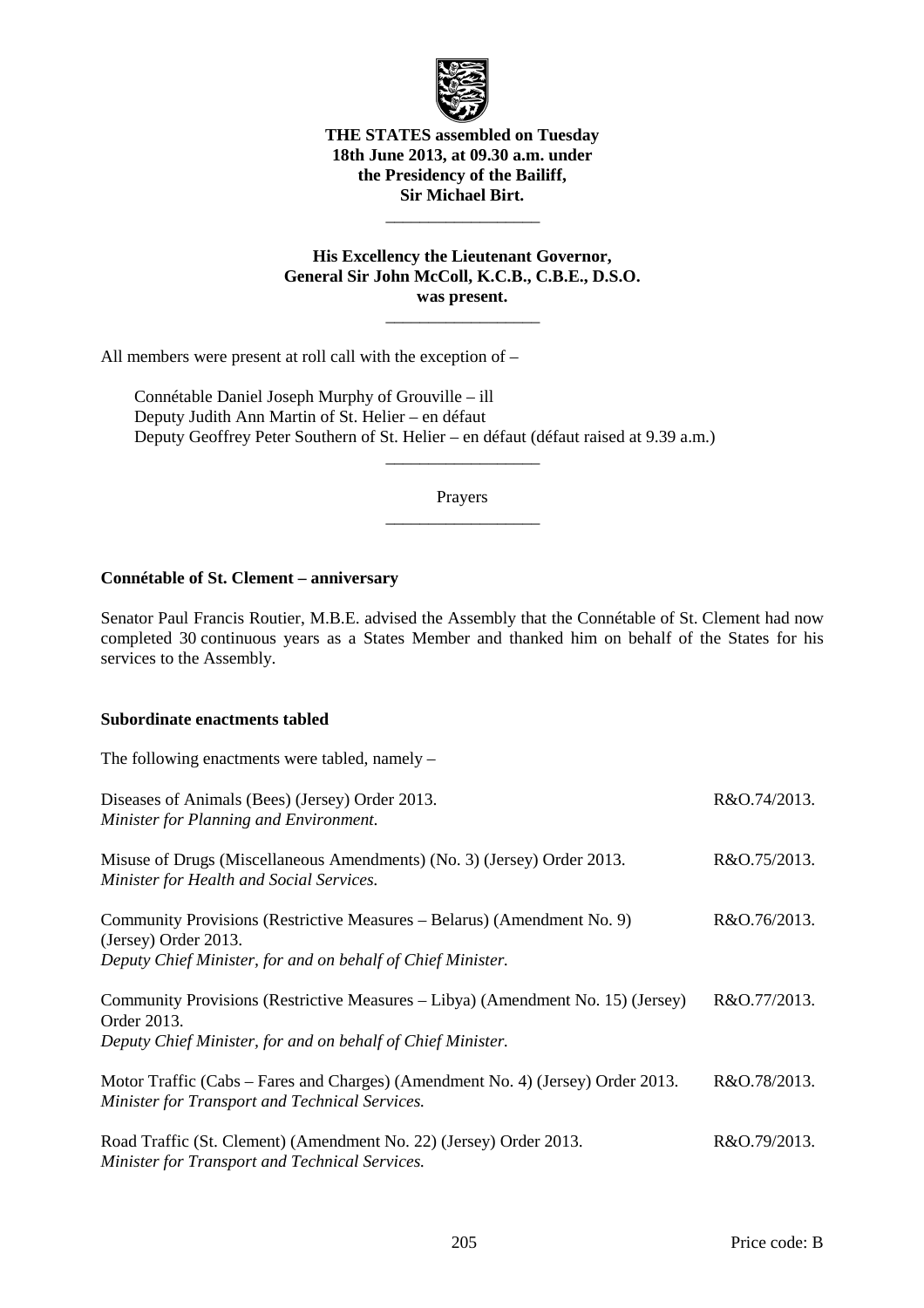| Triathlon (Jersey) Order 2013.<br>Minister for Transport and Technical Services.                                                                                                                                                                                                                                                             | R&O.80/2013. |
|----------------------------------------------------------------------------------------------------------------------------------------------------------------------------------------------------------------------------------------------------------------------------------------------------------------------------------------------|--------------|
| Documents presented or laid                                                                                                                                                                                                                                                                                                                  |              |
| Organisations receiving grants of over £100,000: 2011 Accounts.<br>Presented: 7th June 2013.<br>Minister for Treasury and Resources.                                                                                                                                                                                                         | R.55/2013.   |
| States of Jersey Law 2005: delegation of functions – Planning and Environment –<br>revised delegations June 2013.<br>Presented: 11th June 2013.<br>Minister for Planning and Environment.                                                                                                                                                    | R.56/2013.   |
| Land Transactions under Standing Order $168(3)$ –<br>(a) Shop B Les Jardins du Soleil, First Tower, St. Helier – lease;<br>(b) Beaumont Tower Land, St. Aubin's Bay Promenade, St. Peter – sale;<br>(c) V12A Victoria Pier – lease;<br>(d) N35 New North Quay – lease.<br>Presented: 12th June 2013.<br>Minister for Treasury and Resources. | R.57/2013.   |
| Employment Forum's recommendation on the qualifying period for protection against<br>unfair dismissal.<br>Presented: 14th June 2013.<br>Minister for Social Security.                                                                                                                                                                        | R.58/2013.   |
| Jersey Community Relations Trust: Annual Report 2012.<br>Presented: 14th June 2013.<br>Minister for Home Affairs.                                                                                                                                                                                                                            | R.59/2013.   |
| Jersey Financial Services Commission: Annual Report 2012.<br>Presented: 18th June 2013.<br>Minister for Economic Development.                                                                                                                                                                                                                | R.60/2013.   |
| Budget Management Report for the period ended 31st December 2012.<br>Presented: 18th June 2013.<br>Minister for Treasury and Resources.                                                                                                                                                                                                      | R.61/2013.   |
| States of Jersey Financial Report and Accounts 2012.<br>Presented: 18th June 2013.<br>Minister for Treasury and Resources.                                                                                                                                                                                                                   | R.62/2013.   |
| Pension Increase Debt: options for early repayment.<br>Presented: 18th June 2013.<br>Minister for Treasury and Resources.                                                                                                                                                                                                                    | R.63/2013.   |
| Land Transactions Under Standing Order 168(3) – Southwood, 30/31 Belmont Road,<br>St. Helier - lease.<br>Presented: 18th June 2013.                                                                                                                                                                                                          | R.64/2013.   |

*Minister for Treasury and Resources.*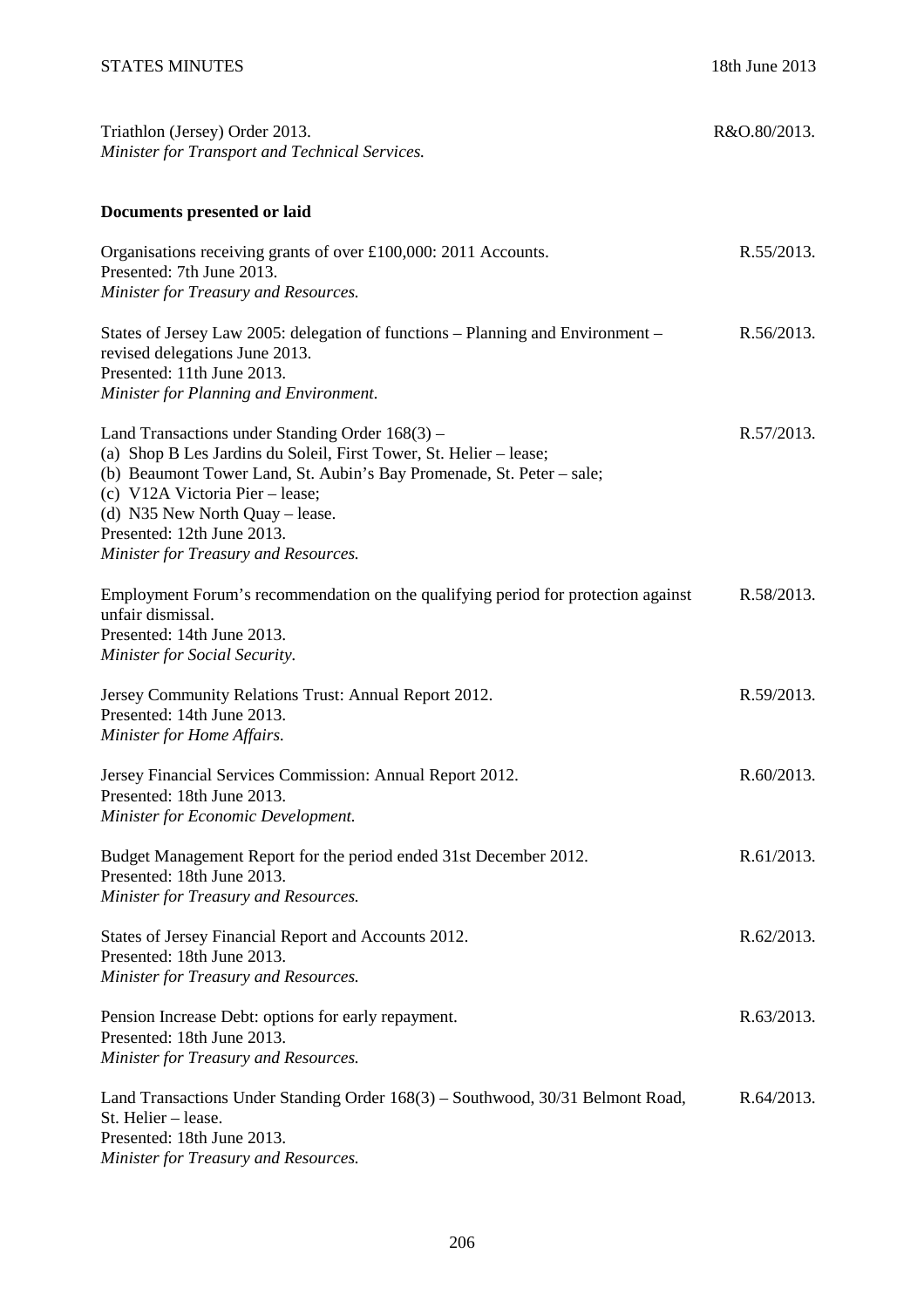| Minister for External Relations.<br>Presented: 13th June 2013.<br>Corporate Services Scrutiny Panel.                                                                                                | S.R.9/2013.              |
|-----------------------------------------------------------------------------------------------------------------------------------------------------------------------------------------------------|--------------------------|
| £200,000 Grant to Film Company (P.A.C.2/2013): response of the Minister for<br>Economic Development.<br>Presented: 7th June 2013.<br>Minister for Economic Development.                             | P.A.C.2/2013.<br>Res.    |
| £200,000 Grant to Film Company (P.A.C.2/2013): response of the States Employment<br>Board.<br>Presented: 7th June 2013.<br><b>States Employment Board.</b>                                          | P.A.C.2/2013.<br>Res.(2) |
| Notification of lodged propositions                                                                                                                                                                 |                          |
| Draft Public Finances (Amendment No. 4) (Jersey) Law 201-.<br>Lodged: 6th June 2013.<br>Minister for Treasury and Resources.                                                                        | P.73/2013.               |
| Referendum on States reform: outcome.<br>Lodged: 6th June 2013.<br>Senator B.I. Le Marquand.                                                                                                        | P.74/2013.               |
| Draft States of Jersey (Transfer of Functions No. 6) (Economic Development and<br>Treasury and Resources to Chief Minister) (Jersey) Regulations 201-.<br>Lodged: 6th June 2013.<br>Chief Minister. | P.75/2013.               |
| Committee of Inquiry into Historical Abuse: appointment of Chairman.<br>Lodged: 14th June 2013.<br>Chief Minister.                                                                                  | P.76/2013.               |
| Draft Security Interests (Jersey) Law 2012 (Appointed Day) Act 201-.<br>Lodged: 18th June 2013.<br>Minister for Economic Development.                                                               | P.77/2013.               |
| Draft States of Jersey Police Force Law 2012 (Appointed Day) Act 201-.<br>Lodged: 18th June 2013.<br>Minister for Home Affairs.                                                                     | P.78/2013.               |

### **Written Questions**

*(see Official Report/Hansard)* 

The Minister for Treasury and Resources tabled an answer to a question asked by Deputy J.A. Martin of St. Helier regarding the proposed electricity sub-station at Westmount.

The Minister for Planning and Environment tabled an answer to a question asked by Deputy G.C.L. Baudains of St. Clement regarding emissions from compressed air powered vehicles.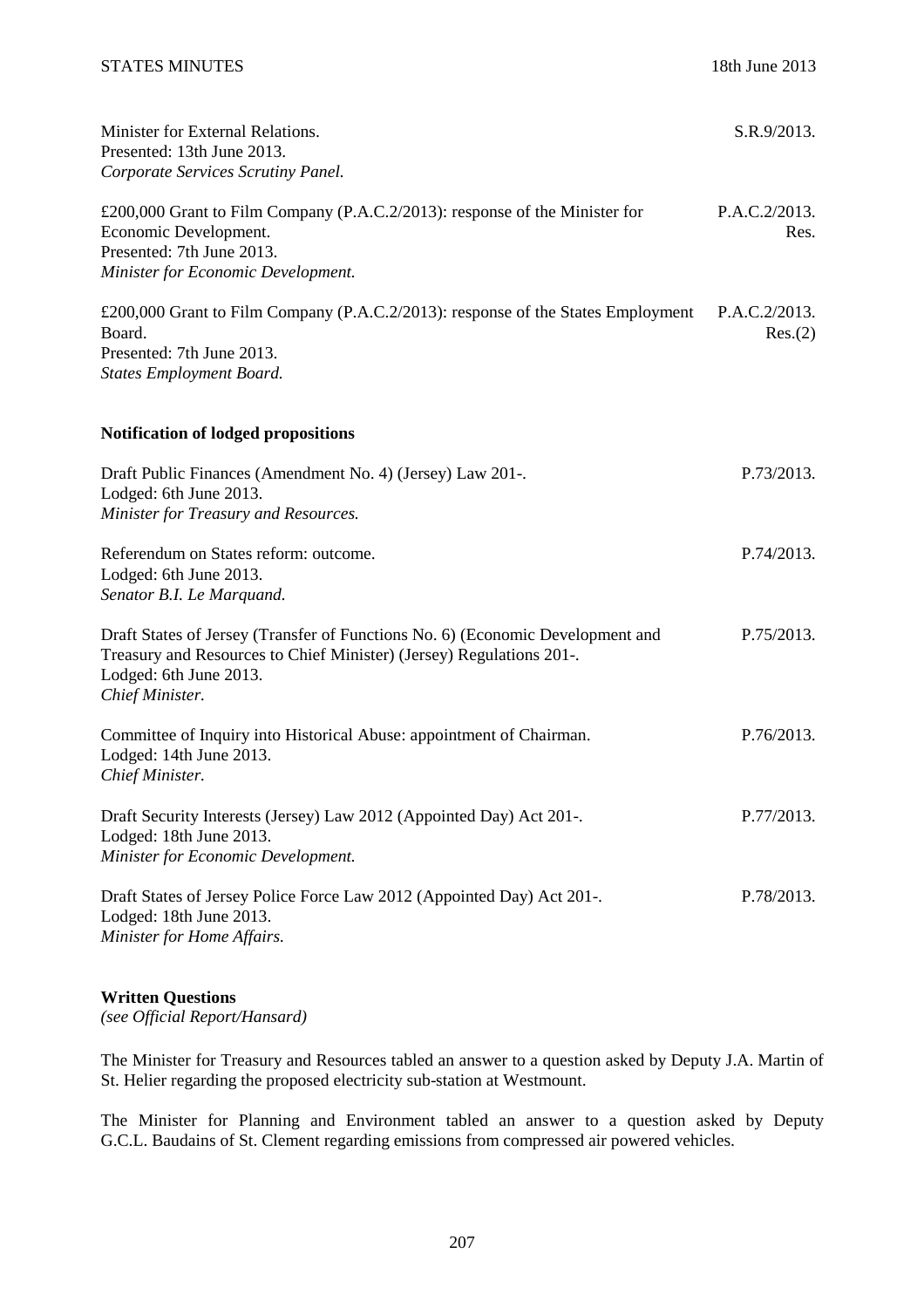The Minister for Health and Social Services tabled an answer to a question asked by Senator S.C. Ferguson regarding suicide rates.

The Minister for Health and Social Services tabled an answer to a question asked by Deputy G.P. Southern of St. Helier regarding the re-introduction of hospital prescription charges.

The Minister for Social Security tabled an answer to a question asked by Deputy G.P. Southern of St. Helier regarding the high cost of accessing primary health care through G.P.s.

The Minister for Home Affairs tabled an answer to a question asked by Deputy T.M. Pitman of St. Helier regarding the arrest of members of the public for planning infractions.

The Minister for Home Affairs tabled an answer to a question asked by Deputy T.M. Pitman of St. Helier regarding investigations into historic abuse.

The Minister for Housing tabled an answer to a question asked by Deputy T.M. Pitman of St. Helier regarding the re-registration of lodging houses.

H.M. Attorney General tabled an answer to a question asked by Deputy T.M. Pitman of St. Helier regarding the impact of the Referendum on St. Helier voters.

### **Oral Questions**

*(see Official Report/Hansard)* 

Deputy J.H. Young of St. Brelade asked a question of the Minister for Planning and Environment regarding complaints received from members of the public alleging maladministration.

Deputy G.C.L. Baudains of St. Clement asked a question of the Minister for Planning and Environment regarding the emissions from compressed air vehicles.

The Connétable of St. Helier asked a question of the Minister for Planning and Environment regarding the listing of St. Helier's parks.

The Connétable of St. John asked a question of the Chief Minister regarding the rationale and criteria for sending Jersey delegations to U.K. party political conferences.

Deputy T.M. Pitman of St. Helier asked a question of the Chief Minister regarding the Assistant Minister with responsibility for External Affairs reading confidential documents in public.

The Connétable of St. Mary asked a question of the Minister for Education, Sport and Culture regarding the development of a language immersion school in Jersey.

Deputy R.G. Le Hérissier of St. Saviour asked a question of the Minister for Health and Social Services regarding the evaluation of new management positions.

Deputy J.A.N. Le Fondré of St. Lawrence asked a question of the Chief Minister regarding the terms of reference for the Dame Heather Steel investigation into the Korris review.

Deputy M. Tadier of St. Brelade asked a question of the Chief Minister regarding aggressive tax planning.

Senator S.C. Ferguson asked a question of the Minister for Treasury and Resources regarding the imposition of Goods and Services Tax on aircraft fuel.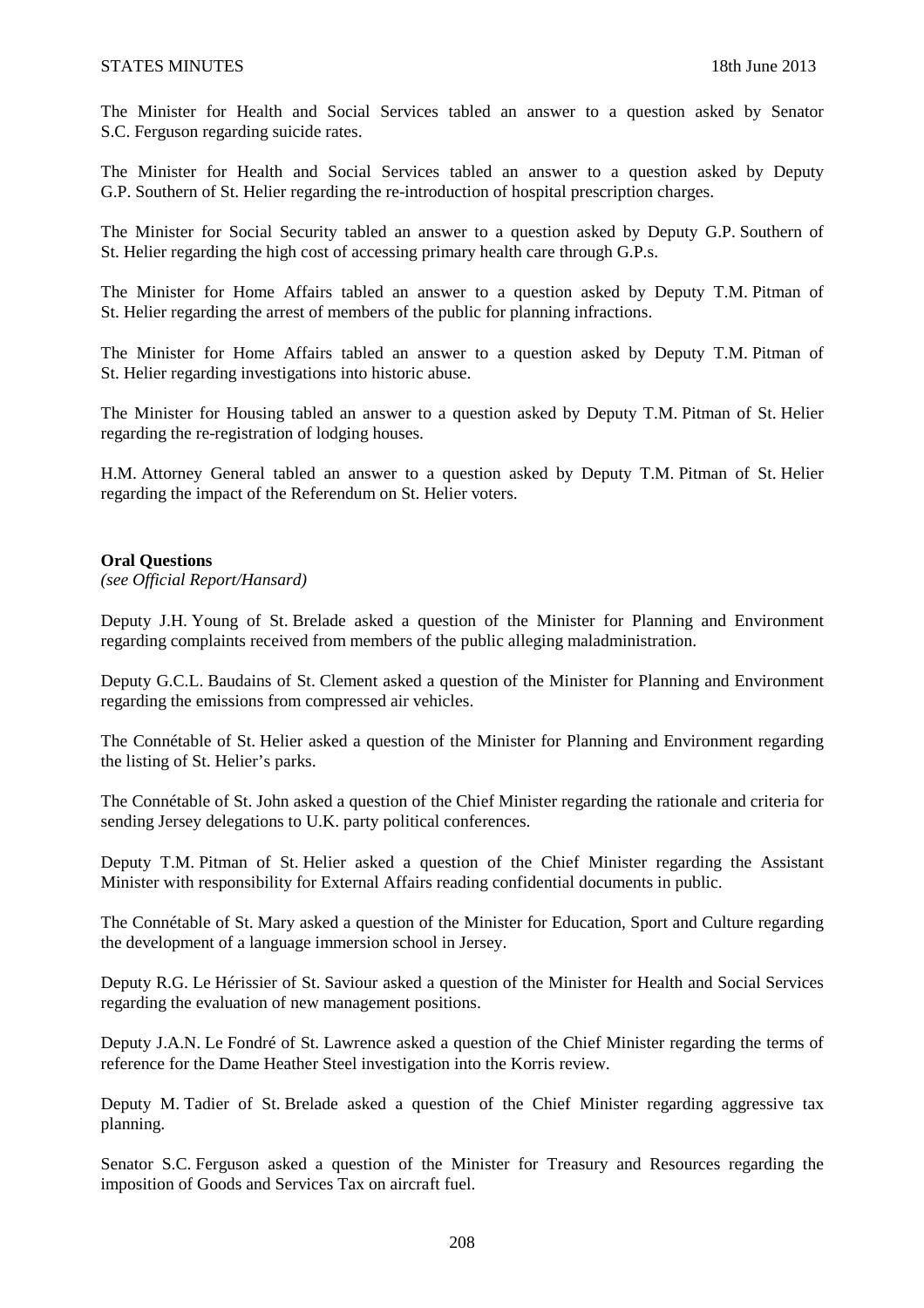Deputy G.P. Southern of St. Helier asked a question of the Chief Minister regarding the exact terms of the Organisation for Economic Co-operation and Development (OECD) agreement on tax information exchange.

Deputy M.R. Higgins of St. Helier asked a question of H.M. Solicitor General regarding the accountability of the Chief Officer and Deputy Chief Officer of the States of Jersey Police.

Deputy M.R. Higgins of St. Helier asked a question of the Chief Minister regarding grounds for instant dismissal for gross misconduct for public sector employees.

Deputy R.G. Le Hérissier of St. Saviour asked a question of the Chief Minister regarding an independent inquiry into allegations that the Assistant Minister for External Relations obtained and read in public confidential documents associated with the suspension of the Dean.

Deputy T.M. Pitman of St. Helier asked a question of H.M. Solicitor General regarding the Court's powers to ensure that full indemnities awarded to members of the public at the conclusion of a court case were enforced.

Deputy M. Tadier of St. Brelade asked a question of the Chief Minister regarding action undertaken to assess whether Jersey's limited involvement in Associated British Foods avoidance of tax via subsidiaries based in the Island constituted 'aggressive tax avoidance'.

Deputy J.H. Young of St. Brelade asked a question of the Minister for Planning and Environment regarding the delegation of powers to officers to enter into planning obligation agreements which require land transactions and monies to be paid.

Deputy G.P. Southern of St. Helier asked a question of the Chief Minister regarding an investigation into the use of zero hours contracts across the Island.

### **Oral Questions without notice**

*(see Official Report/Hansard)* 

The Minister for Education, Sport and Culture answered questions without notice from members.

The Minister for Health and Social Services answered questions without notice from members**.** 

### **Statements on a matter of official responsibility**

*(see Official Report/Hansard)* 

The Minister for Social Security made a statement regarding proposals for the long-term care scheme.

The Chief Minister made a statement regarding discussions with the Prime Minister of the United Kingdom.

## **Draft Wills and Successions (Amendment No. 2) (Jersey) Law 201- P.38/2013**

THE STATES commenced consideration of the Draft Wills and Successions (Amendment No. 2) (Jersey) Law 201- and adopted the principles.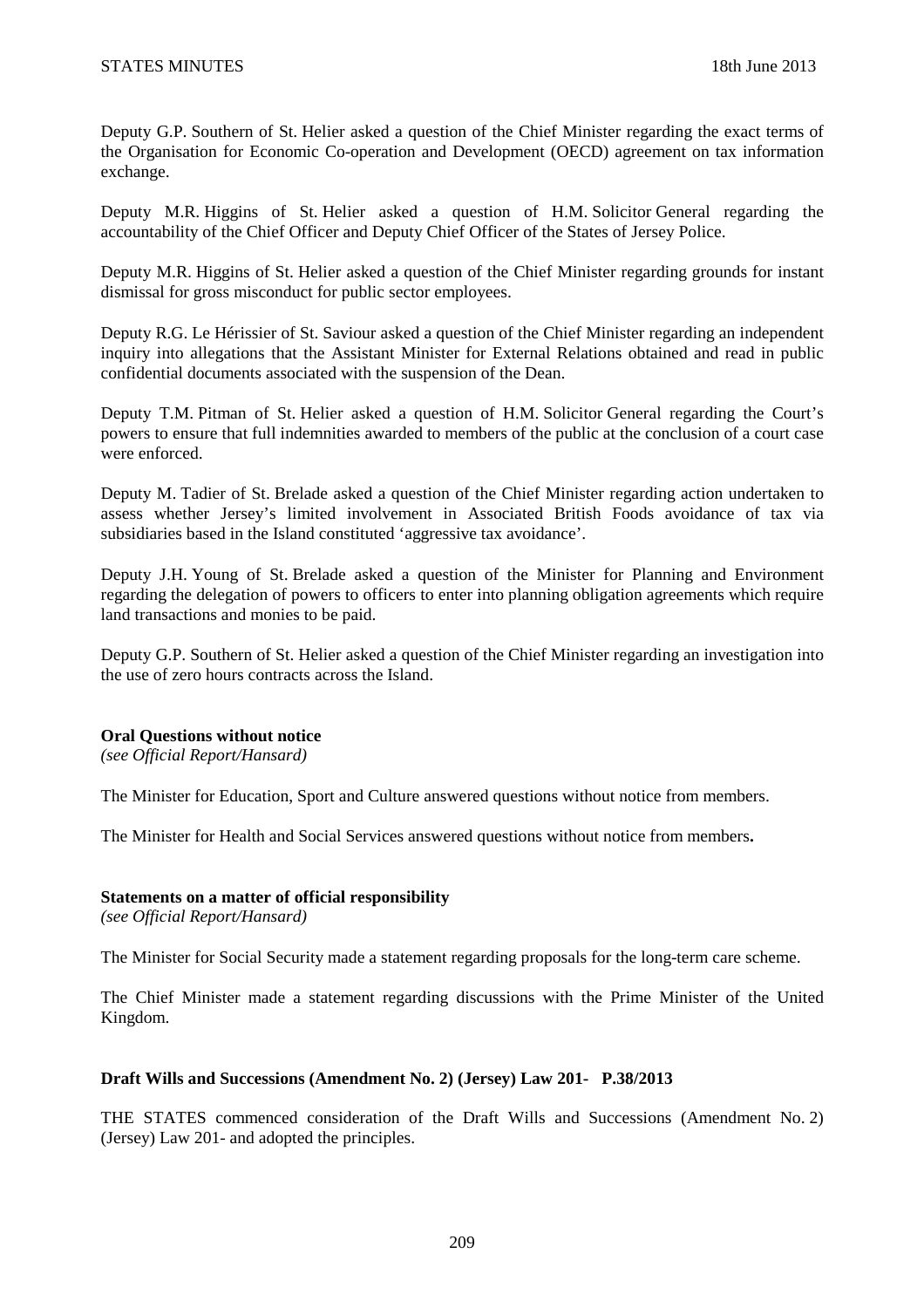Senator P.F. Routier Deputy G.P. Southern (H) Senator A. Breckon Deputy of Grouville Senator B.I. Le Marquand Deputy T.M. Pitman (H) Senator F. du H. Le Gresley Deputy J.M. Macon (S) Senator I.J. Gorst Deputy J.H. Young (B) Senator L.J. Farnham Senator P.M. Bailhache Connétable of Trinity Connétable of St. Clement Connétable of St. Peter Connétable of St. Mary Connétable of St. John Connétable of St. Ouen Connétable of St. Brelade Connétable of St. Martin Connétable of St. Saviour Deputy R.C. Duhamel (S) Deputy R.G. Le Hérissier (S) Deputy of St. Ouen Deputy J.A. Hilton (H) Deputy J.A.N. Le Fondré (L) Deputy of Trinity Deputy S.S.P.A. Power (B) Deputy S. Pitman (H) Deputy K.C. Lewis (S) Deputy M. Tadier (B) Deputy T.A. Vallois (S) Deputy M.R. Higgins (H) Deputy A.K.F. Green (H) Deputy G.C.L. Baudains (C) Deputy of St. John Deputy J.P.G. Baker (H) Deputy S.J. Pinel (C) Deputy of St. Mary Deputy of St. Martin Deputy R.G. Bryans (H) Deputy of St. Peter Deputy R.J. Rondel (H)

THE STATES, having been informed that the relevant scrutiny panel had indicated that it did not wish to scrutinise the draft legislation, adopted Articles 1 to 11 and the Schedule.

THE STATES, subject to the sanction of Her Most Excellent Majesty in Council, adopted a Law entitled the Wills and Successions (Amendment No. 2) (Jersey) Law 201-.

### **POUR: 38 CONTRE: 5 ABSTAIN: 0**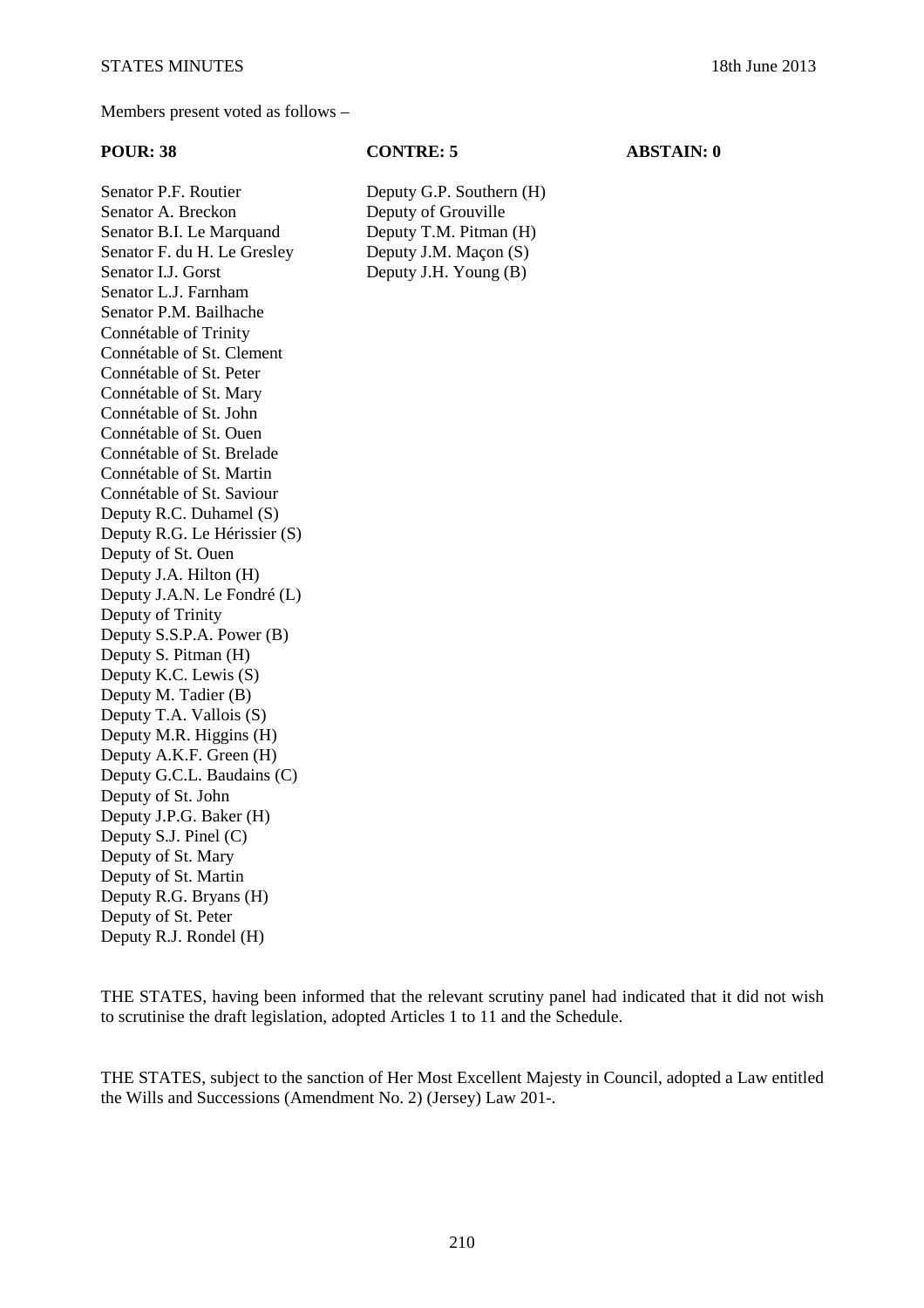Senator P.F.C. Ozouf Connétable of St. John Senator S.C. Ferguson Senator B.I. Le Marquand Deputy of Grouville Senator F. du H. Le Gresley Deputy J.M. Macon (S) Senator I.J. Gorst Deputy J.H. Young (B) Senator L.J. Farnham Senator P.M. Bailhache Connétable of St. Helier Connétable of Trinity Connétable of St. Clement Connétable of St. Peter Connétable of St. Lawrence Connétable of St. Mary Connétable of St. Ouen Connétable of St. Brelade Connétable of St. Martin Connétable of St. Saviour Deputy R.C. Duhamel (S) Deputy R.G. Le Hérissier (S) Deputy of St. Ouen Deputy J.A. Hilton (H) Deputy J.A.N. Le Fondré (L) Deputy of Trinity Deputy S.S.P.A. Power (B) Deputy S. Pitman (H) Deputy K.C. Lewis (S) Deputy M. Tadier (B) Deputy E.J. Noel (L) Deputy T.A. Vallois (S) Deputy M.R. Higgins (H) Deputy A.K.F. Green (H) Deputy G.C.L. Baudains (C) Deputy of St. John Deputy J.P.G. Baker (H) Deputy S.J. Pinel (C) Deputy of St. Mary Deputy of St. Martin Deputy R.G. Bryans (H) Deputy of St. Peter Deputy R.J. Rondel (H)

# **POUR: 39 CONTRE: 4** ABSTAIN: 1

**Approval of the Memorandum of Understanding between the Government of Jersey and Her Majesty's Revenue and Customs of the United Kingdom of Great Britain and Northern Ireland** 

**relating to co-operation in tax matters P.55/2013**

THE STATES approved the Memorandum of Understanding between the Government of Jersey and Her Majesty's Revenue and Customs of the United Kingdom of Great Britain and Northern Ireland relating to co-operation in tax matters, as set out in the Appendix to the report of the Chief Minister dated 18th April 2013.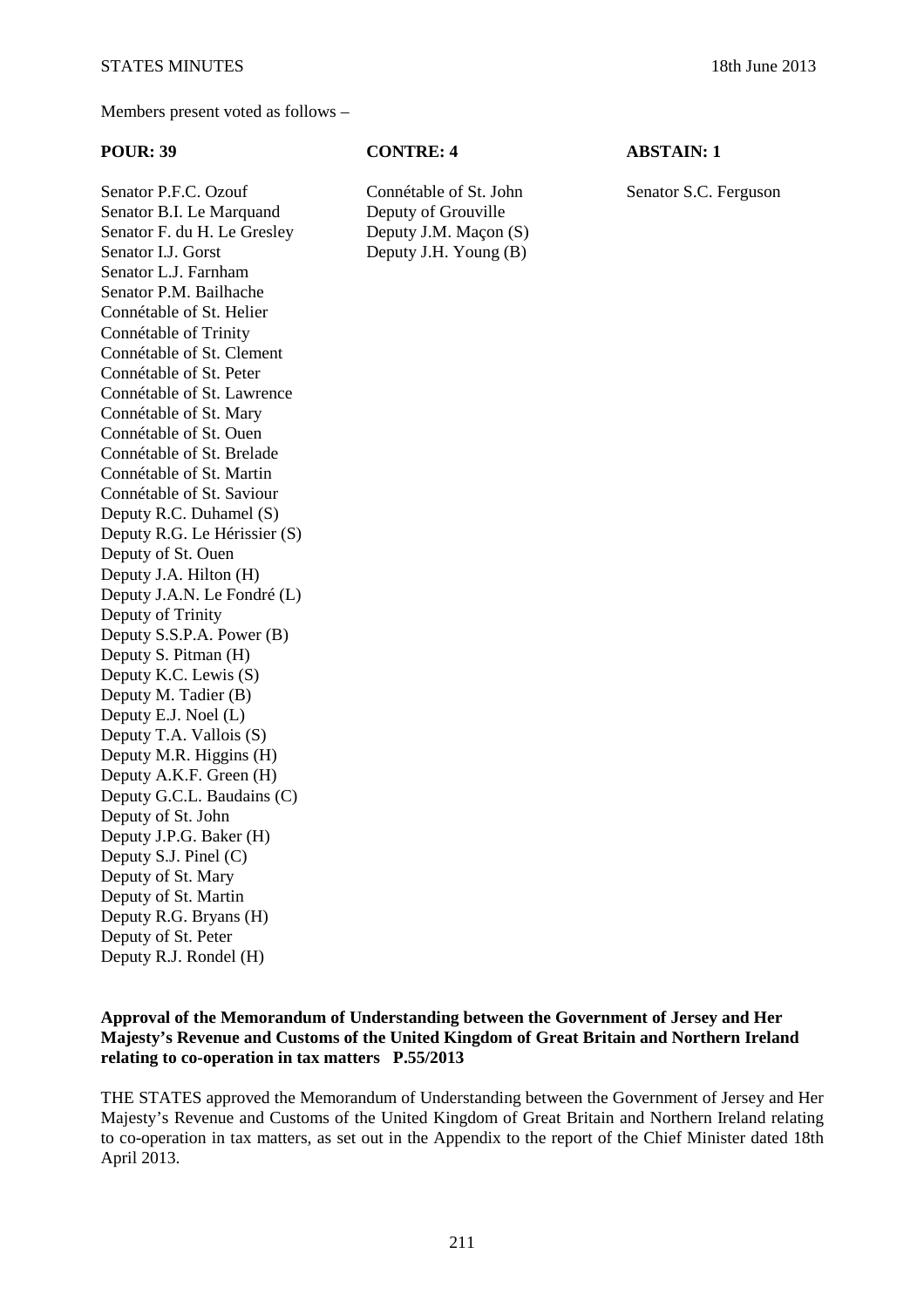# **Draft Taxation (Implementation) (Disclosure Facility) (Jersey) Regulations 201- P.56/2013**

THE STATES commenced consideration of the Draft Taxation (Implementation) (Disclosure Facility) (Jersey) Regulations 201- and adopted the principles.

THE STATES, having been informed that the relevant scrutiny panel had indicated that it did not wish to scrutinise the draft legislation, adopted Regulations 1 to 3 and the Schedule.

THE STATES, in pursuance of Article 2 of the Taxation (Implementation) (Jersey) Law 2004, and following the decision of the States, taken on the day these Regulations were made, to adopt P.55/2013, made Regulations entitled Taxation (Implementation) (Disclosure Facility) (Jersey) Regulations 2013.

### **Arrangement of public business for future meetings**

THE STATES agreed the following arrangement of public business for future meetings proposed, as amended, by the Chairman of the Privileges and Procedures Committee in accordance with the provisions of Standing Order 88(3) –

# **2nd July 2013**

| Committee of Inquiry: costs for local businesses.<br>Lodged: 25th February 2013.<br>Senator A. Breckon.                                                                                                                                                      | P.31/2013.             |
|--------------------------------------------------------------------------------------------------------------------------------------------------------------------------------------------------------------------------------------------------------------|------------------------|
| Chief Minister and Chairman of Comité des Connétables: monthly meetings.<br>Lodged: 16th April 2013.<br>Deputy M. Tadier of St. Brelade.                                                                                                                     | P.51/2013.             |
| Chief Minister and Chairman of Comité des Connétables: monthly meetings<br>$(P.51/2013)$ – comments.<br>Presented: 13th May 2013.<br>Comité des Connétables.                                                                                                 | P.51/2013.<br>Com.     |
| Chief Minister and Chairman of Comité des Connétables: monthly meetings<br>$(P.51/2013)$ – comments.<br>Presented: 13th May 2013.<br>Council of Ministers.                                                                                                   | P.51/2013.<br>Com.(2). |
| Draft Succession to the Crown (Jersey) Law 201-.<br>Lodged: 8th May 2013.<br>Chief Minister.                                                                                                                                                                 | P.57/2013.             |
| Ratification of the Convention between Jersey and the Grand Duchy of Luxembourg for<br>the Avoidance of Double Taxation and the Prevention of Fiscal Evasion with Respect to<br>Taxes on Income and on Capital.<br>Lodged: 21st May 2013.<br>Chief Minister. | P.58/2013.             |
| Draft Taxation (Double Taxation) (Amendment No. 2) (Jersey) Regulations 201-.<br>Lodged: 21st May 2013.<br>Chief Minister.                                                                                                                                   | P.59/2013.             |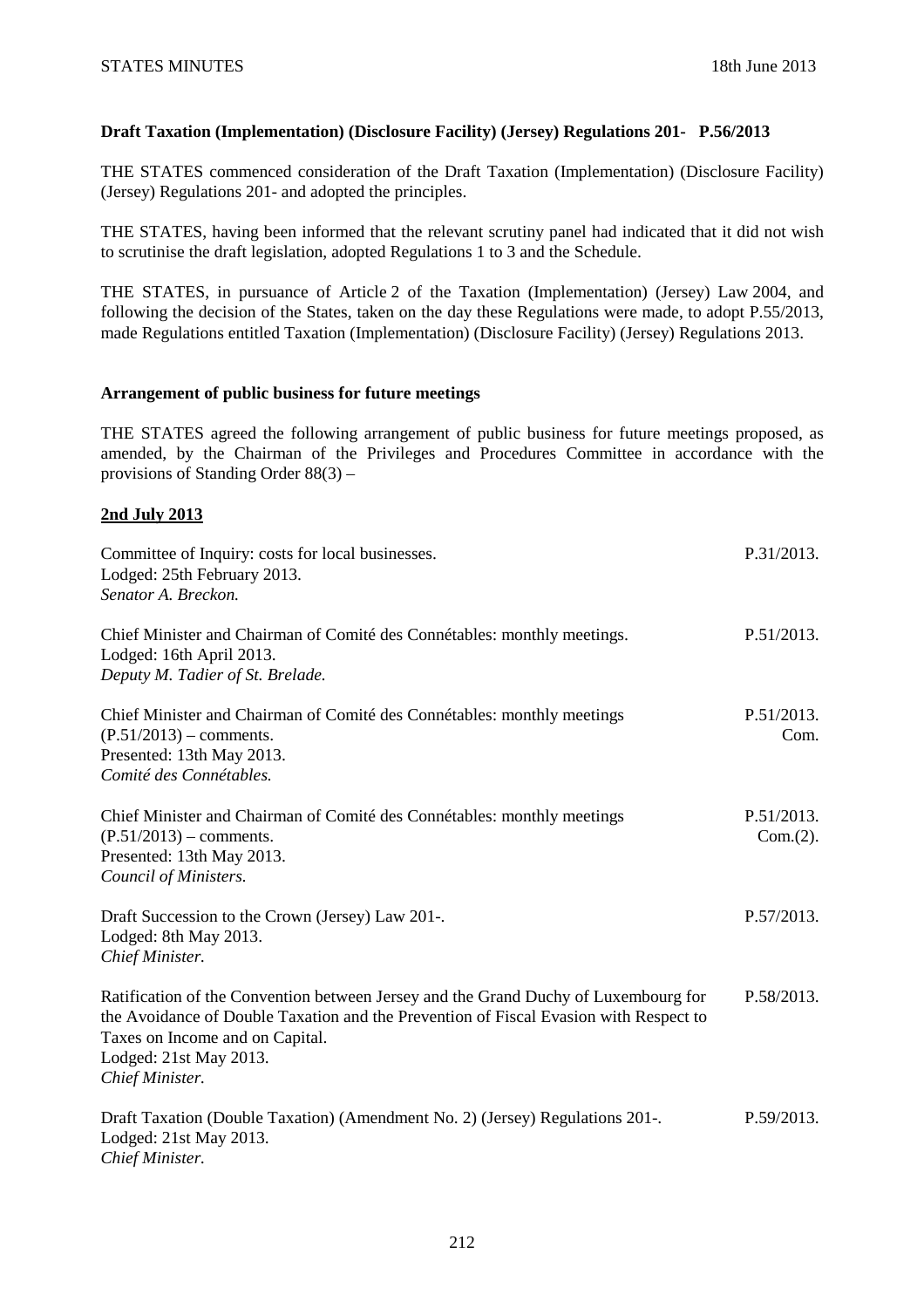| Historic buildings in Pitt Street and Dumaresq Street: request to Minister for Planning<br>and Environment.<br>Lodged: 29th May 2013.<br>Connétable of St. Helier. | P.60/2013.         |
|--------------------------------------------------------------------------------------------------------------------------------------------------------------------|--------------------|
| Draft Amendment (No. 21) of the Standing Orders of the States of Jersey.<br>Lodged: 3rd June 2013.<br>Privileges and Procedures Committee.                         | P.65/2013.         |
| Island Plan Review.<br>Lodged: 4th June 2013.<br>Deputy J.H. Young of St. Brelade.                                                                                 | P.71/2013.         |
| 16th July 2013                                                                                                                                                     |                    |
| Draft Security Interests (Amendment of Law) (Jersey) Regulations 201-.<br>Lodged: 31st May 2013.<br>Minister for Economic Development.                             | P.61/2013.         |
| Draft Trusts (Amendment No. 6) (Jersey) Law 201-.<br>Lodged: 31st May 2013.<br>Minister for Economic Development.                                                  | P.62/2013.         |
| Draft Social Housing (Transfer) (Jersey) Law 201-.<br>Lodged: 31st May 2013.<br>Minister for Housing.                                                              | P.63/2013.         |
| Victoria and George V Cottage Homes (Repeal of General Principles).<br>Lodged: 28th March 2013.<br>Minister for Housing.                                           | P.44/2013.         |
| Victoria and George V Cottage Homes (Repeal of General Principles) (P.44/2013):<br>amendment.<br>Lodged: 3rd May 2013.<br>Deputy G.P. Southern of St. Helier.      | P.44/2013.<br>Amd. |
| Draft States of Jersey (Amendment No. 7) Law 201-.<br>Lodged: 3rd June 2013.<br>Privileges and Procedures Committee.                                               | P.64/2013.         |
| Draft Income Support (Amendment No. 9) (Jersey) Regulations 201-.<br>Lodged: 4th June 2013.<br>Minister for Social Security.                                       | P.66/2013.         |
| Draft States of Jersey (Minister for External Relations) (Jersey) Regulations 201-.<br>Lodged: 4th June 2013.<br>Chief Minister.                                   | P.67/2013.         |
| Draft Dwelling-Houses (Rent Control) (Standard Tenancy Agreement) (Amendment)<br>(Jersey) Regulations 201-.<br>Lodged: 4th June 2013.<br>Minister for Housing.     | P.68/2013.         |